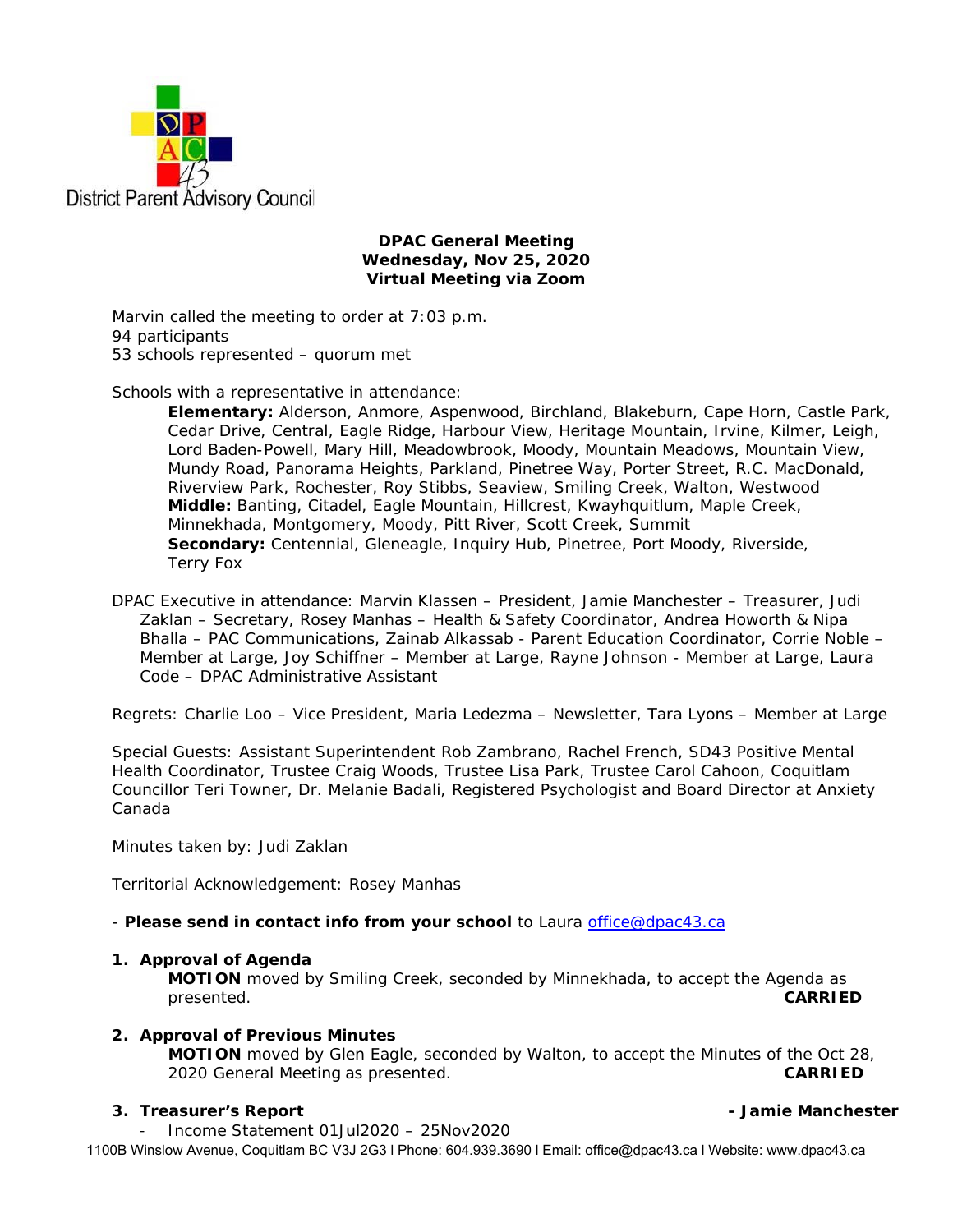- Mental Health Vision for SD43 whole school system promoting positive mental health & well-being. A shared responsibility of parents, educators and community.
- Evidence based focused on prevention & promotion.
- Proactively identifying social/emotional challenges & early signs and connecting students to community supports.
- A goal of building resiliency.
- A number of initiatives in schools; EASE, Open Parachute, Teen Mental Health Literacy, Mental Health & Well-being Teams, Social/Emotional learning etc.

**Q** from Walton Elem DPAC re supports for student transitioning genders – what supports would the school provide?

**Q** via email re program delivery of Gradual Transitioning & grade specific learning

## **5. Anxiety & COVID-19 - Dr. Melanie Badali**

Parenting during Pandemic – 7 strategies for managing anxiety Anxiety – an emotional response to uncertain harm

www.anxietycanada.com/articles/fight-flight-freeze

- 1) **P** Present Focus use the power of NOW, ground yourself in the present, practice mindfulness (pay attention on purpose without judgement in the present moment).
- 2) **A** Act Purposefully you are the boss of your actions, not your anxiety; emotions are not directions; do things that are meaningful; beware of avoidance.
- 3) **R** Reality Check Thinking know that you can overestimate dangers/underestimate coping; thoughts are not facts!
- 4) **E** Emotion Regulation the ability of an individual to modulate an emotion; any action that either alters the valence  $(+/-)$  or intensity of emotional experience.
- 5) **N** Normalize Anxiety is a normal response to uncertainty and potential harm; this is HARD; there is no one right way to feel or way to cope during a pandemic.
- 6) **T** Tolerate Uncertainty explore strategies of action for what we Can & Cannot control.
- 7) **S** Self Care The practice of taking an active role in protecting one's well-being; taking care of ourselves like we would take care of our kids.

# **6.** Q & A with Anxiety Canada **- Dr. Melanie Badali - Dr. Melanie Badali**

- **Q** How can I help my child feel safe at school? Talk to your kids about your own confidence in the safety of the school; try to find the 'certainty' in life; acknowledge that it is hard right now; follow public health advice not your anxiety.
- **Q** How do you get kids to open up (rather than freeze up)? Set kids up for success; break down into steps.
- **Q** Signs of anxiety for middle/high school? Limited access to thoughts/concerns of teens; model to open dialogue; health promotion.
- **Q** Will you come back and do a talk/presentation on Depression?
- **Q** How would you address your own child's freak out about failing/failure of project/assignment? Don't be afraid to let your child fail; they will see it is not a catastrophe if they do.
- **Q** With a possibility of lockdown, how do you keep people safe in unsafe households?
- **C** Feeding the anxiety. Short term responses can shoot us in the foot later can rob us of the opportunity to learn (it may not be as bad as we think, we can't learn that we are resilient).
- **Q** How to break the 'negative thought' pattern? ID the thought; create some depth, 'Not all thoughts are true'; have curiosity about thoughts, use your detective skills.

# **7. Executive Member Reports - DPAC Executive**

- Kerry Palmer Isaac Reelected as Board Chair, Michael Thomas as Vice Chair
	- BCCPAC's DPAC Summit Presentation on Reconciliation by Jo Chrona, FNESC. Important to add the Territorial Acknowledgment to all our PAC/DPAC meetings.

1100B Winslow Avenue, Coquitlam BC V3J 2G3 l Phone: 604.939.3690 l Email: office@dpac43.ca l Website: www.dpac43.ca

**4. Superintendent's Report - Rob Zambrano and Rachel French**